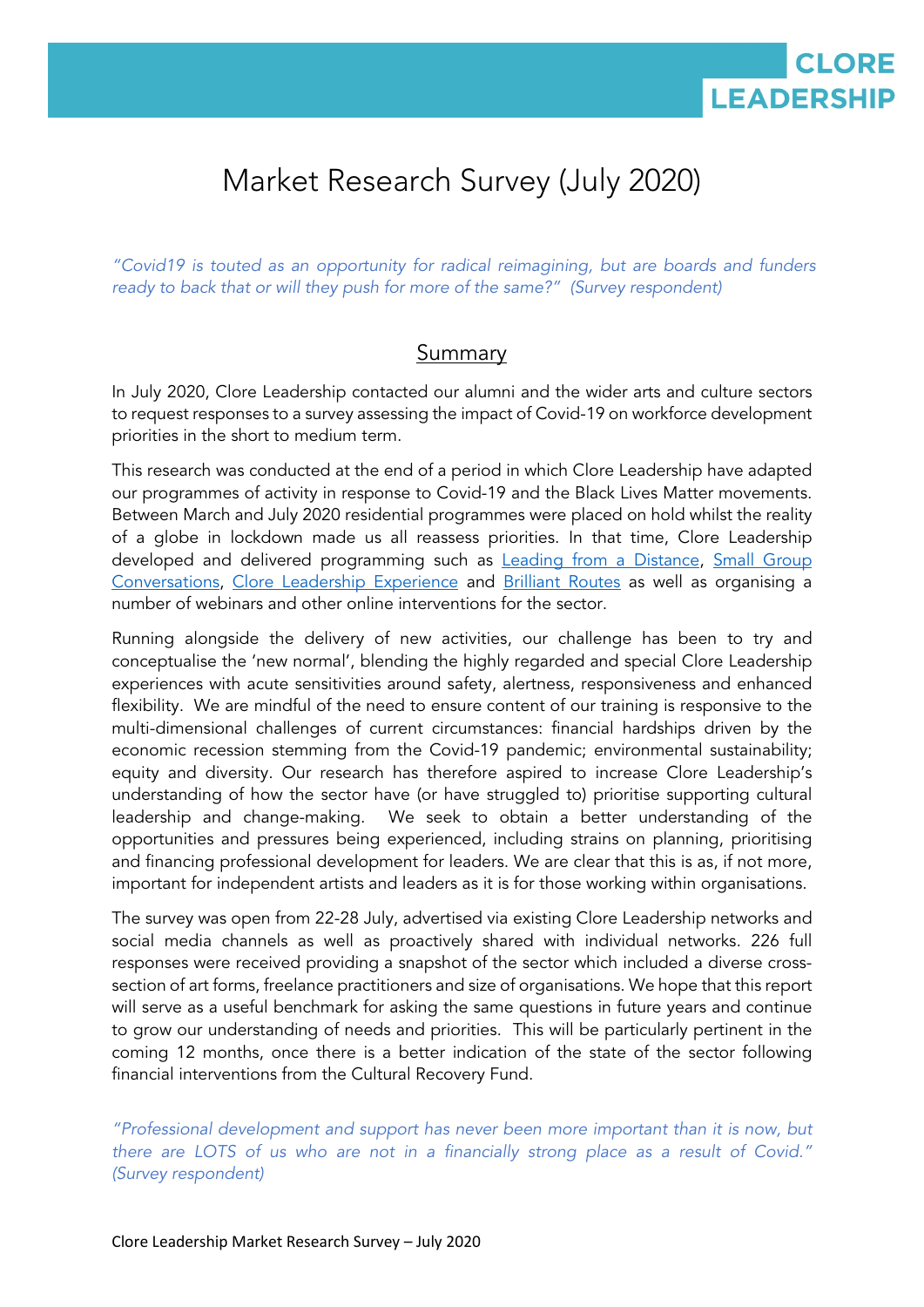*"The 'new normal' and indeed the new operating context that the cultural sector is having to rapidly define is already beginning to hit many organisations and individuals very hard - not least because of the intense economic challenges it presents, but also the challenges for people within organisations that require new, enhanced and advanced skillsets that may not have been viewed as essential to the workforce of the cultural sector previously." (Survey respondent)*

## **Headline Findings**

- CV-19 has had a disproportionate impact on the ability of freelancers to afford and prioritise professional development;
- There is significant uncertainty in training budgets for all organisations, irrespective of size of organisation or turnover;
- 61% of respondents felt that the most important aspect of strong professional development is in helping organisations adapt business models to face current and future challenges;
- The sector retains an eagerness for training which helps bolster leaders' ability to influence & impact;
- Diversity, equality and environmental sustainability remain high priorities as key content elements of leadership training programmes.

*"Lack of investment and commitment in people/talent, which stifles diversity; we rely on people who are passionate and can "afford" to be passionate and therefore diversity in the sector is stifled." (Survey respondent)*

## **Analysis**

#### Who responded?

We received responses from a wide cross-section of the arts and culture sectors, representing performing arts, heritage, film and libraries as well as sector support organisations, statutory funders and those involved with development of policy.

| Category                                                     | $%$ of<br>respondents |
|--------------------------------------------------------------|-----------------------|
|                                                              |                       |
| <b>Music &amp; Theatre</b>                                   | 40%                   |
| <b>Combined Arts</b>                                         | 22%                   |
| Museums re                                                   | 19%                   |
| <b>Visual Arts</b>                                           | 16%                   |
| Dance                                                        | 4%                    |
| Heritage                                                     | 12%                   |
| Literature, Libraries, Archives, Film & Policy               | 28%                   |
| Ethnic background other than White British or White European | 12%                   |
| <b>Disabled</b>                                              | 11%                   |
| Female                                                       | 76%                   |
| Male                                                         | 20%                   |
| Non-binary or preferred not to say.                          | 4%                    |
|                                                              |                       |

**RESPONSES BY ARTFORM**[1](#page-1-0) **, ETHNICITY, DISABILITY & GENDER**

<span id="page-1-0"></span> <sup>1</sup> *Respondents were able to select more than one art form or sector*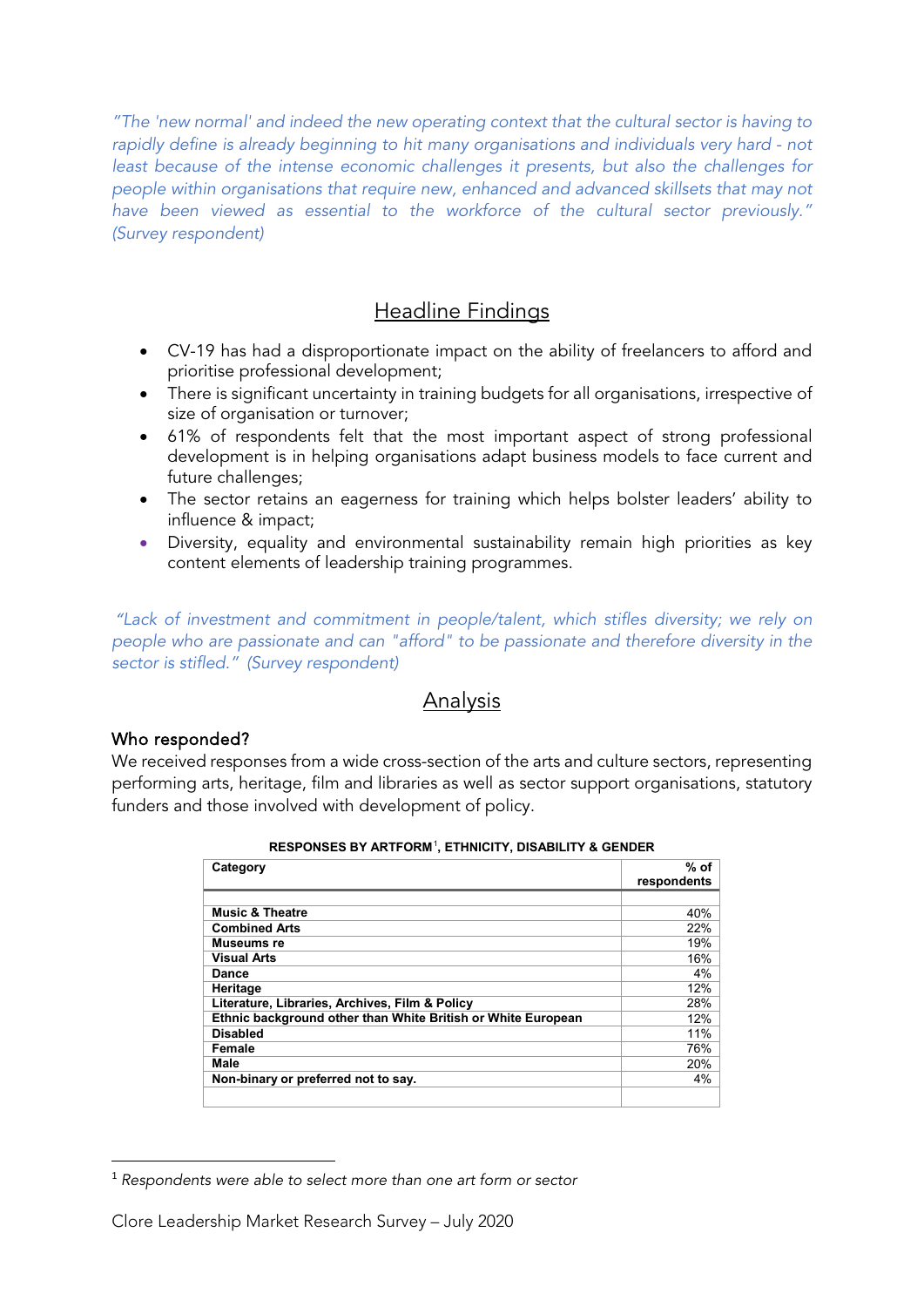The survey comprised both data-based and narrative-based questions. We were gratified to receive a particularly rich set of responses to free text questions – some of which are quoted through this report.

We were keen to ascertain whether organisational/freelance backgrounds had a bearing on approaches to workforce development and so collected quantitative data around budget sizes, numbers of staff and/or independent practitioners. A majority (67%) of survey responses came from those working in organisations. However, 74 (33%) responses came from freelancers. Overall survey responses represented fairly even geographical distribution across the UK (31% from London).

|       | I am completing this survey as:<br>226 out of 226 people answered this question |               |
|-------|---------------------------------------------------------------------------------|---------------|
| 67.3% | An employee of an organisation                                                  | 152 responses |
| 21.7% | An independent cultural sector worker                                           | 49 responses  |
| 11.1% | An independent artist                                                           | 25 responses  |
|       |                                                                                 |               |

Responses also represented an even spread across budget sizes for organisations (and for income levels across independent practitioners and freelancers), although there was *slightly* lower representation from organisations with budgets between £250k-£1m (18%). Size of organisations responding as indicated by number of 'employees' was weighted to smaller organisations (43%) alongside 50 (22%) responses from organisations with 200+ staff. In alignment with the lower representation of mid-sized budget organisations there was proportionally less representation from organisations with 50-199 staff (12%).

*"Culture and practical supporting of professional development is actually quite limited in arts orgs, usually because of limited capacity and budgets." (Survey respondent)*

#### Headline results

For the 2019/20 financial year, 42% of respondents have retained CPD/training budgets. This falls to 29% for 2020/21.

19.5% of respondents did not have any training budget allocation in 2019/20.

20% of respondents do not yet know what budget they have in 2019/20, rising to 40% in 2020/21.

A majority (60%) of respondents *have not* historically applied for funding to support professional development. Of those who did, funding is normally sourced from statutory funders or trusts & foundations.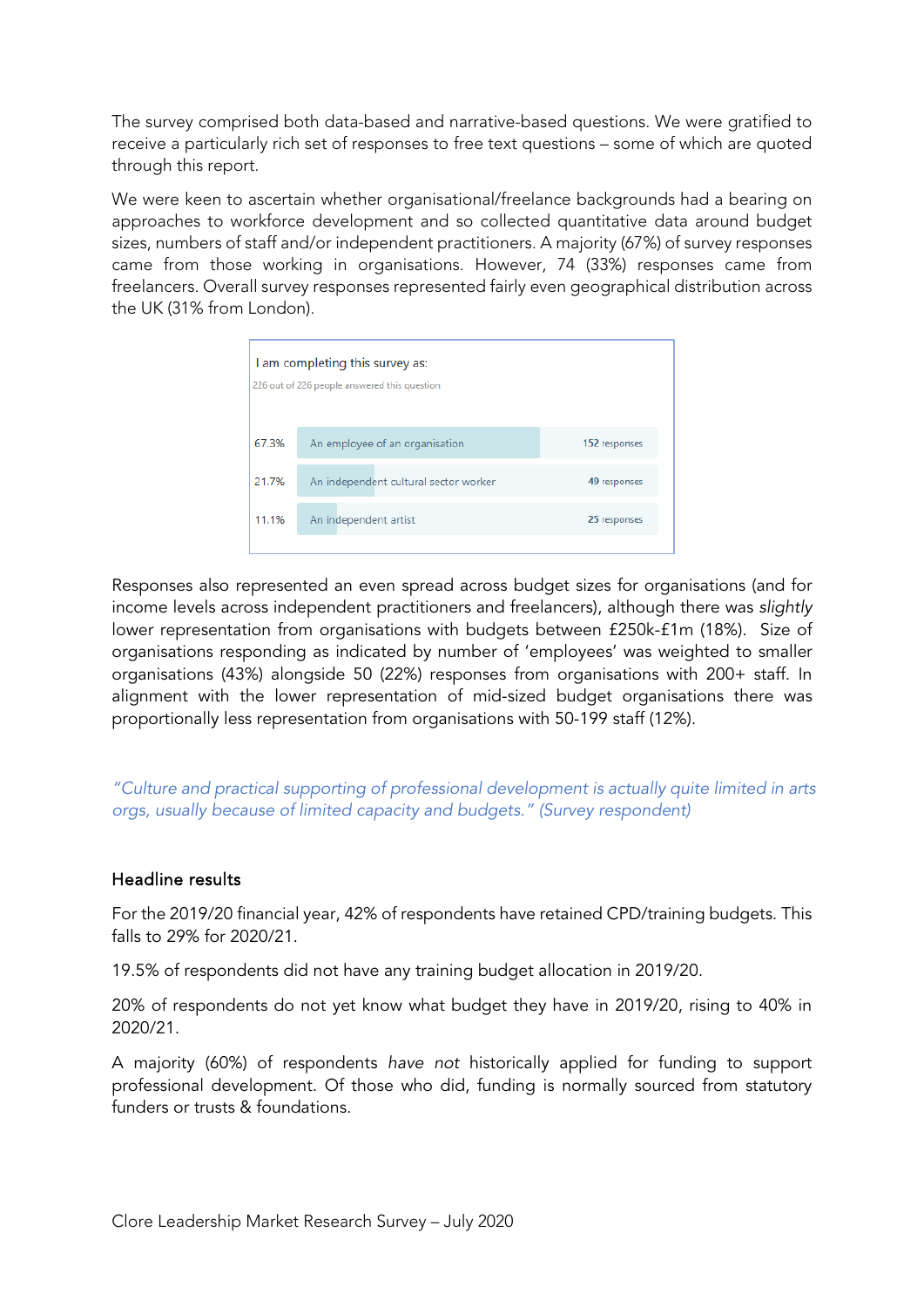| Have you / your organisation retained your training/CPD budgets within this<br>financial year (2019/20)? |                                              |              |
|----------------------------------------------------------------------------------------------------------|----------------------------------------------|--------------|
|                                                                                                          | 226 out of 226 people answered this question |              |
|                                                                                                          |                                              |              |
| 41.6%                                                                                                    | <b>Yes</b>                                   | 94 responses |
| 21.2%                                                                                                    | Not yet clear                                | 48 responses |
| 19.5%                                                                                                    | Did not have any budget for training         | 44 responses |
| 14.2%                                                                                                    | <b>No</b>                                    | 32 responses |
| 3.5%                                                                                                     | Don't know                                   | 8 responses  |

#### **Value of leadership/training**

99% of respondents are clear in their view of the importance of quality leadership in responding to current challenges.

| How important do you consider excellent leadership to be to the future of the<br>cultural sector? |                                              |               |
|---------------------------------------------------------------------------------------------------|----------------------------------------------|---------------|
|                                                                                                   | 226 out of 226 people answered this question |               |
| 81.4%                                                                                             | Critical                                     | 184 responses |
| 17.7%                                                                                             | Important                                    | 40 responses  |
| 0.4%                                                                                              | Not important                                | 1 response    |
| 0.4%                                                                                              | Slightly important                           | 1 response    |

Encouragingly, nearly two-thirds of respondents see training/CPD as key to facing challenges around business models. The ambition for sector leaders to be able to respond with agility is also mirrored in narrative responses to survey questions. Considered alongside ACE emergency funding criteria around adapting business models for post-March 2021, there is a strong rationale for continued investment in leadership training. That said, it is also worth bearing in mind that 25% of respondents state a need for additional resources in order to undertake training.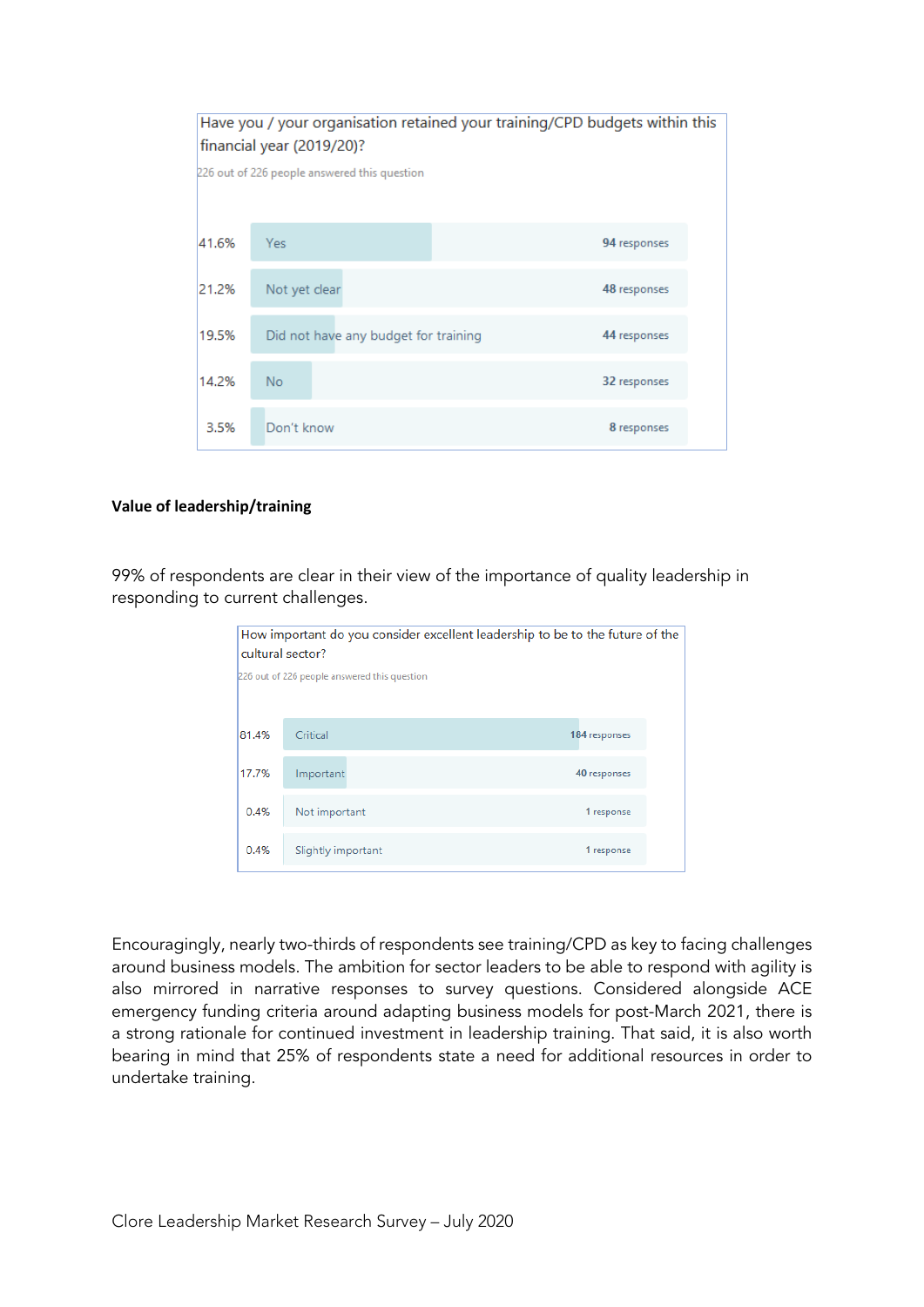| three) | Which of the following represent the most important factors influencing<br>professional development choices for you / your team in 2021? (select up to |
|--------|--------------------------------------------------------------------------------------------------------------------------------------------------------|
|        | 226 out of 226 people answered this question (with multiple choice)                                                                                    |
| 61.9%  | Professional development is key for adapting business  140 responses                                                                                   |
| 24.8%  | Professional development remains a top priority<br>56 responses                                                                                        |
| 24.8%  | Professional development will only be afforded if additio56 responses                                                                                  |
| 22.1%  | Professional development cannot be prioritised due to  50 responses                                                                                    |
| 19.9%  | Professional development cannot be prioritised due to t45 responses                                                                                    |

*"One of the biggest challenges here is how the leadership of organisations will adapt. The post-COVID cultural sector will require a new 4-dimensional leadership that will demand new skills, new business models, new ways of engaging and much more… A critical enabler in this process is ensuring that talent development and progression pathways are securely in place, are relevant and remain visible and protected to ensure the sector can identify, train, access and ultimately benefit from talented leaders." (Survey respondent)*

#### Fee level responses

Respondents were asked to indicate manageable fee levels (per individual) for the following types of training: 1-Week residential course; a 1-day face-to-face programme; and a 1-day online programme. Whilst responses varied across size of organisation to some extent, there was a clear articulation of financial value being placed on in-person training across the sector at large. Meanwhile, responses erred towards the lower end of the proposed fee levels for online training. 73 (32%) of respondents gave a figure for indicative training budget in 2020/21. Average budget across these responses is around £4,750, though it should be noted this figure is skewed by a small number of responses from organisations with large workforces.

*"Lack of experience or knowledge of the required time frames, costs and funding systems for access. Crisis and emergency-blamed agenda of 'looking after our own first' and sorting out access, diversity and equality later." (Survey respondent)*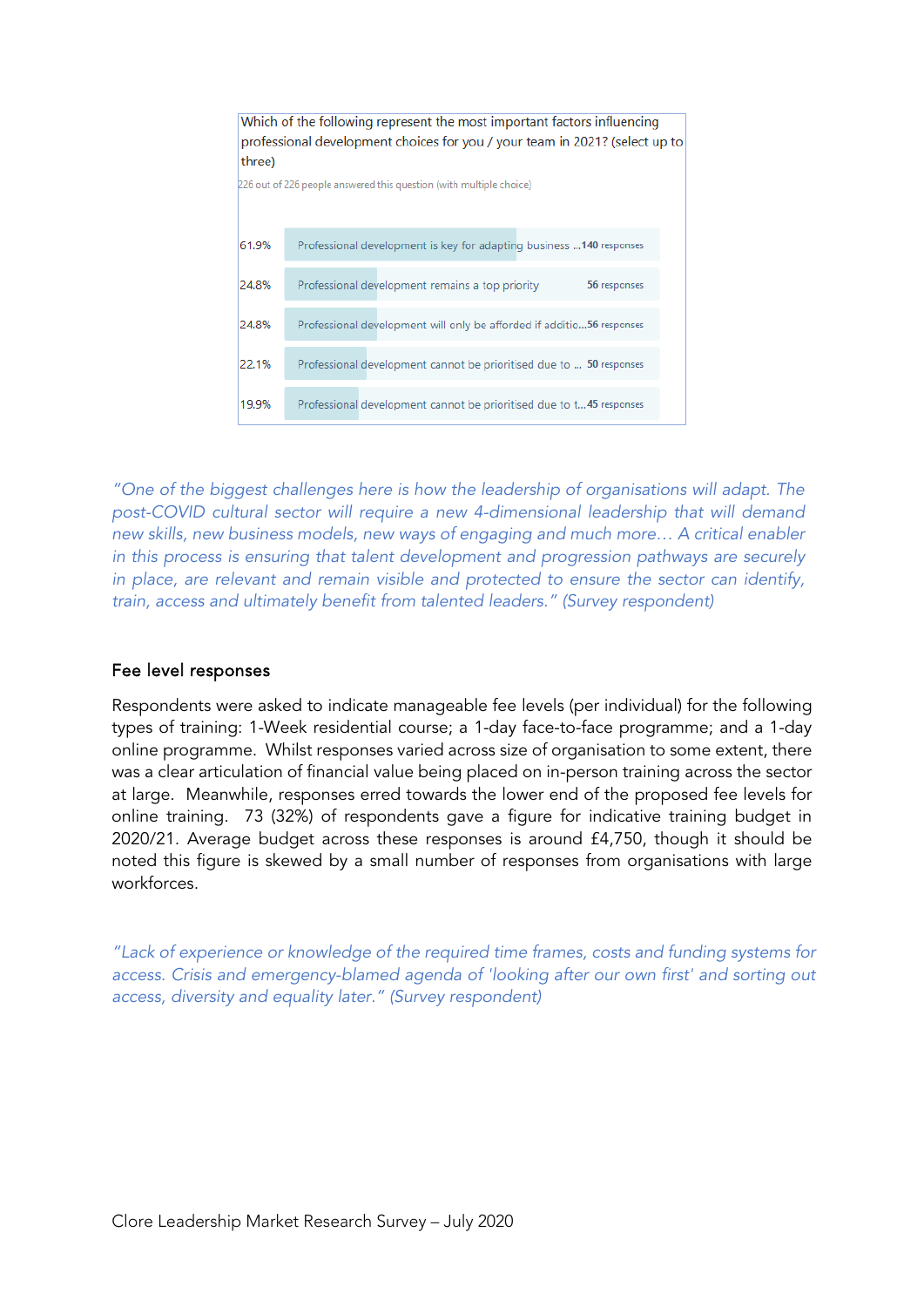#### NARRATIVE RESPONSES

The word-cloud, below, gives a summary of responses to the question: 'What do you see as the three main issues, barriers or opportunities or for career progression for leaders in the cultural sector?'



Narrative responses in the survey consistently highlighted the need to address diversity and equity as a key priority. Responses also focussed heavily on cultural and structural challenges which respondents felt have hampered leadership development, including organisational capacity, workload constraints, limited progression routes and lack of diversity. The continued lack of gender and ethnic diversity represented in senior leadership positions featured heavily in responses, particularly those from the museums, heritage and visual arts sectors.

A number of respondents were also keen to emphasise the need to keep environmental sustainability firmly on the agenda whilst tackling issues connected to Covid-19 and Black Lives Matter. Likewise, both governance and team leadership were consistently flagged as critical to cultural leadership – more so now than ever.

Consistent across responses from all sectors was the acute financial pressures which leaders are currently under, as well as the impact such pressures are having on both training budgets and the ability of organisations to afford for staff to take time away from the 'coal face'. Consequently, financial management featured as a critical area for cultural leadership training. Impact & influencing and authentic leadership were the other topics which featured most strongly in survey responses (over half of respondents selecting these areas as 'most critical')

*"Despite the talk about building back better, exploring new business models, cultivating wellbeing economies via webinars during lockdown, there is no actual evidence of this becoming a reality. Businesses are scrambling to get back to what existed before, particularly where box office/ticket transaction models were the bread and butter of the business. The major opportunity is to counter this by enabling new ideas and models of delivery/strategising to come to the fore." (Survey respondent)*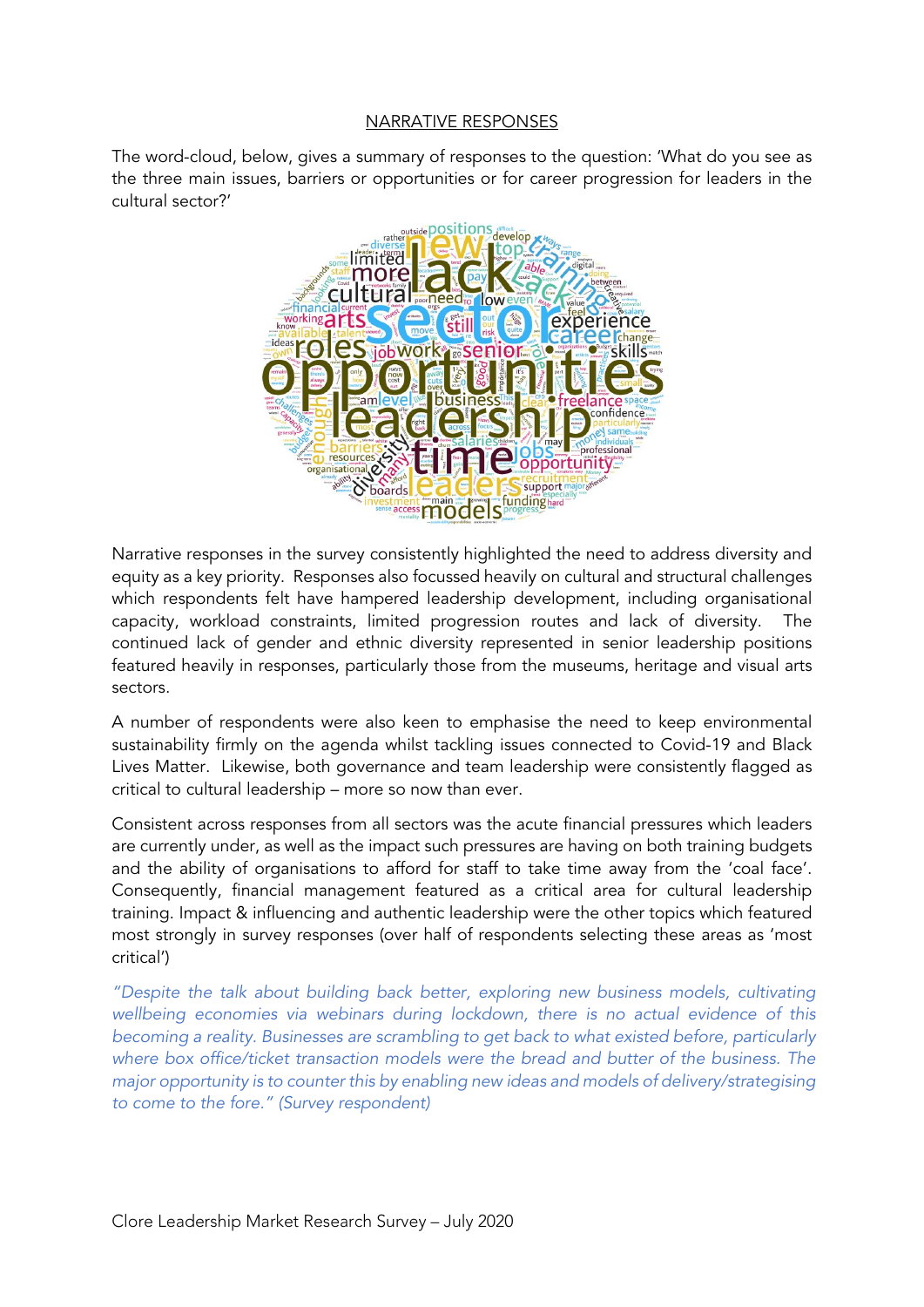Narrative feedback from non-white respondents is clear in identifying lack of progression routes for diverse leaders as a critical issue alongside the need for developing confidence. This was mirrored in responses from people who identified as having a disability where the lack of sufficient financial resources available for training and making suitable adaptions was also highlighted.

*"The past year has shown more & more true diversity/representation isn't a priority for most large arts orgs - if we want true change then underrepresented voices need to become leaders & change things ourselves through advocacy & governance restructures. With covid19, it feels this is even less likely with many orgs falling back on the reliable/known/comfortable way of doing things. So this survey/these efforts are appreciated!" (Survey respondent)*

As noted, earlier, one of the key themes emerging from the survey is the specific needs of the freelance sector. Only 11 respondents (15% of those identifying as freelance) listed any budget for training in 20/21, with a further 20 (27%) not yet sure about budget. Nearly half of respondents have historically applied for funding to specifically support professional development. Of those with a budget, the average allocation is around £1,000 (ranging from £500 - £3,500).

Unsurprisingly, the fee levels which freelancers would be willing to pay for training are consistently below the average for the wider sector.

Many responses focus on the difficulty of affording and accessing training when a freelancer and the additional pressures now felt as a result of the economic downturn resulting from Covid-19.



*"Freelance artists are undervalued for the experience and expertise they can bring to the development of organisations. Although they are central to the delivery of work, they are too often regarded as outsiders even in long-term partnerships." (Survey respondent)*